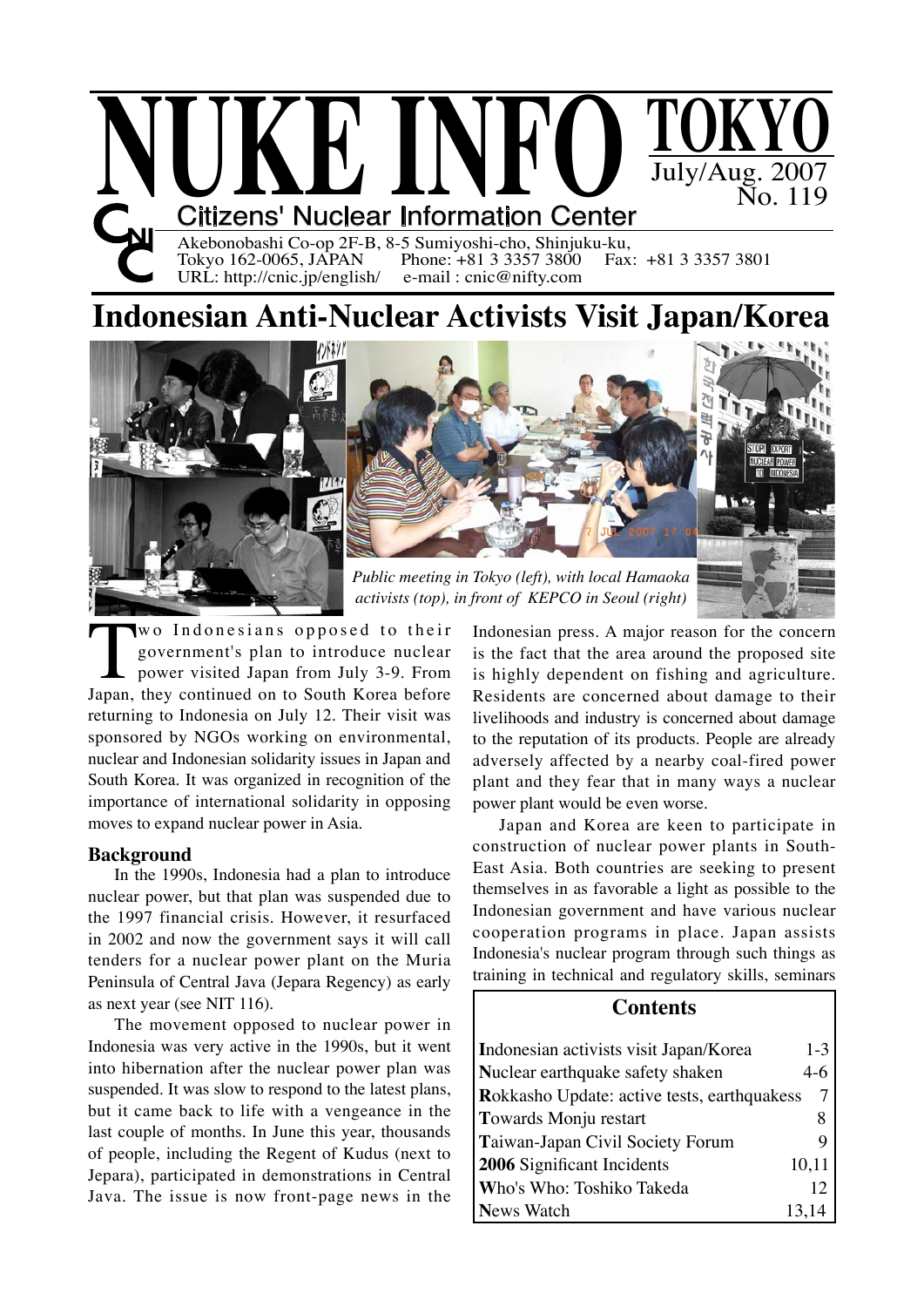in Indonesia and Japan, and leadership of the ministerial level Forum for Nuclear Cooperation in Asia (FNCA). South Korea is even more proactive than Japan. For example, in December 2005 Korea Electric Power Corp. and Indonesia's state electricity company, PLN, signed a memorandum of understanding concerning the introduction of nuclear power to Indonesia.

The Japanese government's policy, as stated in its Nuclear Power National Plan, released by the Ministry of Economy Trade and Industry (METI) in August 2006, is to "actively support the global development of the Japanese nuclear industry". The government's interest is motivated by the fact that Japanese nuclear power plants alone will not provide enough work to sustain Japan's nuclear industry through 2030. Hence, Japan's nuclear industry needs to win contracts overseas in order to maintain its capacity to support Japan's own nuclear program.

In 2006 METI commissioned the Japan External Trade Organization (JETRO) to carry out a study into the potential for introducing nuclear power to Indonesia and Vietnam. CNIC obtained a copy of JETRO's March 2007 report through a freedom of information request. The report identifies major obstacles that must be overcome before Indonesia will be ready to introduce nuclear power. In particular, it stresses the lack of trained manpower. Other issues include the fact that no entity has been chosen to implement the program and the fact that problems raised in an IAEA study (NPP Site Confirmation and Structural Safety 1997-2002) still have not been fully addressed.

In addition to the above problems, it is far from clear that nuclear power is the best solution to Indonesia's energy needs. JETRO's report makes the following points.

**.** Indonesia has great geothermal energy potential and there is also potential for hydroelectric power, but the utilization rate of these is very low.

**.** Indonesia's distribution infrastructure (pipelines, electricity grid, rail transport) is not in place.

**.** Indonesia's energy use is very inefficient. At 470 TOE (tons of oil equivalent) per \$1 million GDP, it is five times less efficient than Japan.

We would qualify JETRO's reference to hydroelectric power with demands for stringent environmental and social justice conditions. The same applies to biomass, another energy source with great potential, but which is not mentioned in JETRO's report. However, the above points should be enough to make people suspicious of claims that



Indonesia has no alternative but to introduce nuclear power. *Stop Japan exporting nuclear reactors to Indonesia!*

### **Visit of two activists**

While in Japan, Nuruddin Amin ("Gus Nun" a local Jepara leader in Indonesia's largest Islamic organization, Nahdlatul Ulama) and Nur Hidayati ("Yaya" - climate and energy campaigner for Greenpeace South-East Asia) lobbied government and industry, calling on them not to support Indonesia's nuclear power plan. They also took part in public meetings in Tokyo and Osaka and met local activists opposed to the Hamaoka nuclear power plant. Because of its location directly above the predicted Tokai earthquake, Hamaoka is arguably the most dangerous nuclear power plant in the world. Since earthquakes are a problem shared by Japan and Indonesia, this meeting was an invaluable opportunity for Gus Nun and Yaya to get ideas, which they will be able to use in their local and national campaigns. The clearest message to come out of the Hamaoka meeting was "stop it before it starts". Once nuclear power plants are built, they become like a drug habit that the town cannot kick.

In Tokyo, meetings were held with the Japan Bank for International Cooperation (JBIC), the Ministry of Foreign Affairs (MoFA) and the Ministry of Economy Trade and Industry (METI). Gus Nun and Yaya also visited Japan's main nuclear power plant makers, Mitsubishi Heavy Industries, Toshiba and Hitachi. An officer from the newly formed Hitachi-GE Nuclear Energy Ltd. agreed to listen to their concerns, but Toshiba and Mitsubishi refused to meet them. Indeed, they even refused to receive messages in writing. However, they were put on notice that they will not be able to build a nuclear power plant in Indonesia without facing protests in Indonesia and in Japan.

MoFA officials stated that the basic principals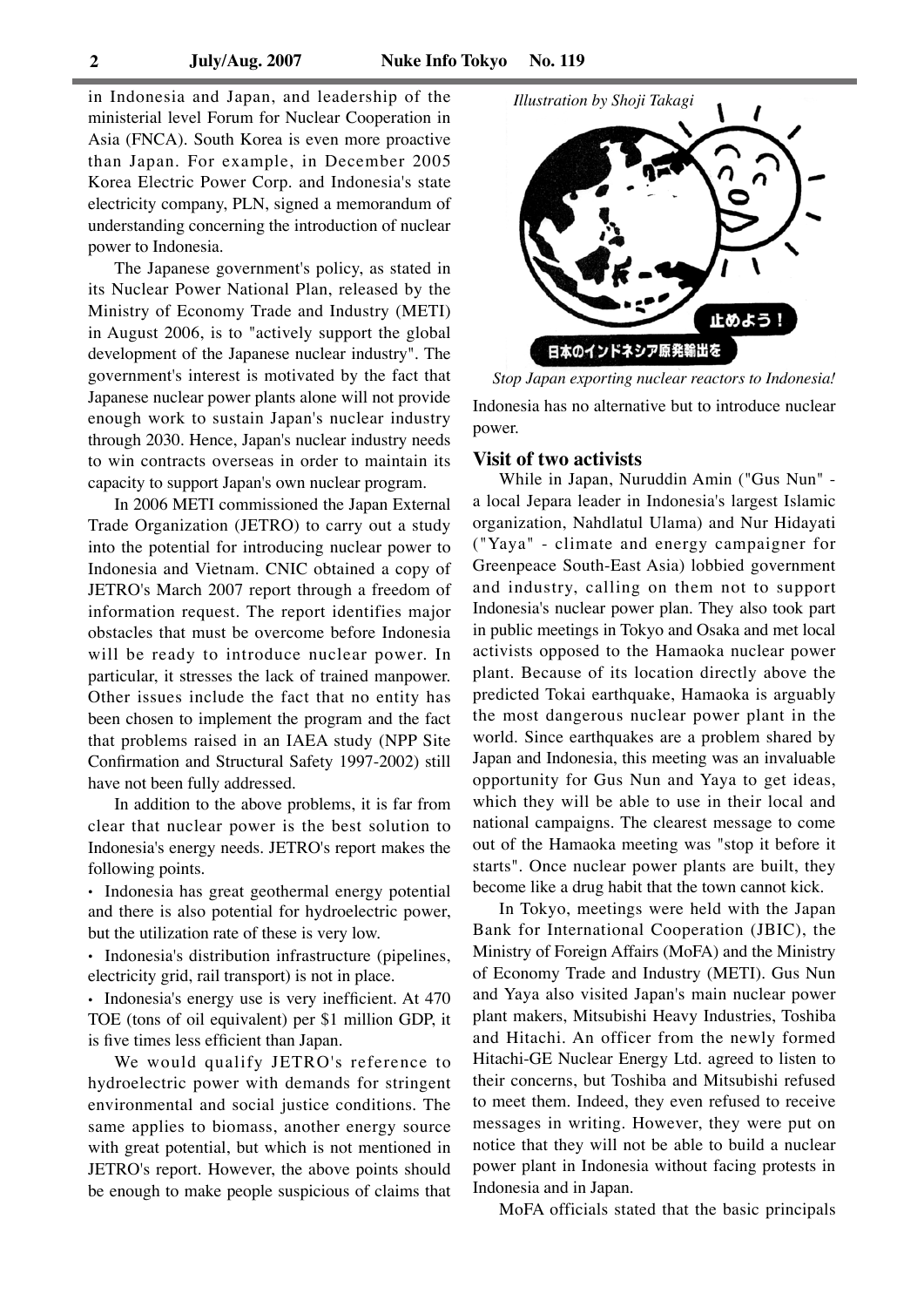of Japan's international nuclear cooperation are non-proliferation, safety and security. The latter covers not only weapons-usable materials, but also radioactive materials that could be used by terrorists. The officials confirmed that Japan does not have a bi-lateral nuclear cooperation agreement with Indonesia and said that at present there are no plans to enter into such an agreement. However, they also confirmed that such an agreement would be a precondition for exporting a nuclear power plant to Indonesia.

While there was no conflict between the statements from MoFA and METI over principals, METI officials acknowledged no responsibility in regard to the safety of any plant constructed by Japanese companies in Indonesia. They said that Japanese laws do not include safety requirements for exports of nuclear power plants. They took the attitude that responsibility for the project rests entirely with the Indonesian government. Furthermore, METI officials acknowledged no obligation to consider the wishes of the local population in regard to the cooperation currently being provided. By contrast, JBIC has environmental and social guidelines, which place importance on the participation of stakeholders, including local residents and local NGOs affected by the project.

The visit of Gus Nun and Yaya was a first step towards generating international support for their opposition to the introduction of nuclear power in Indonesia. Besides seeking support for their campaign, they also appealed to NGOs in Japan, Korea and other countries for protection. Antinuclear activists were subjected to various forms of oppression in the 1990s and they fear that this might be repeated. Such oppression is less likely to occur if the international NGO community is watching.

Indonesia has an active civil society, so it is a good place to begin an international campaign against nuclear power in South-East Asia. Let us not forget, however, that Vietnam also plans to introduce nuclear power and the Thai government recently announced that it wants to introduce nuclear power too. There are also noises from other countries indicating interest in nuclear power. Given that the introduction of nuclear power in one country is likely to strengthen calls for nuclear power in others, the principle of "stop it before it starts" should be extended to the whole South-East Asian region. The message to the region must be "Don't get hooked like we did!"

Philip White (NIT Editor)

Continued from page 6 struck. In particular, we saw how the confusion caused by the earthquake led to errors and lapses of judgment. We saw equipment failures which in themselves might be manageable, but which, when compounded with the many other failures that earthquakes inevitably cause, could have been catastrophic.

Unfortunately, there is no indication that the government will prioritize safety over the narrow economic interests of the power companies. The following quote starkly illustrates the obstacles to change:

The official said that during the discussions on new standards in 2006, it was clear that above a level of about 6.7, "there would be a lot of backfitting required" to keep reactors operating. Were Japan in the aftermath of this week's quake to make a quake of 7.0 the design basis event, he said, for some plants the amount of upgrading needed could be economically prohibitive. (*Nucleonics Week*, Volume 48, Number 29, July 19, 2007)

Clearly it is important to change the priorities of the central government. Mr. Amari Minister of Economy, Trade and Industry ordered that the reactors remain shut down until safety has been confirmed. One wonders what criteria he might use to determine when they are safe again, but it is hard to imagine that his criteria would be based on good sense and sound science. Possibly the best hope lies at the local level. The mayor of Kashiwazaki City invoked his right under fire safety provisions to order that the reactors remain shut down. The issue will then come down to the mood of the local population. The earthquake shook the people of Kashiwazaki-Kariwa in more ways than one. What will it take to convince them that it is safe to operate the reactors again?

> Hideyuki Ban (CNIC Co-Director) Philip White (NIT Editor)

### **Haiku for the season**

*Strolling by night wishing to bridge and cross the Galaxy*

by Hitoshi Ichinose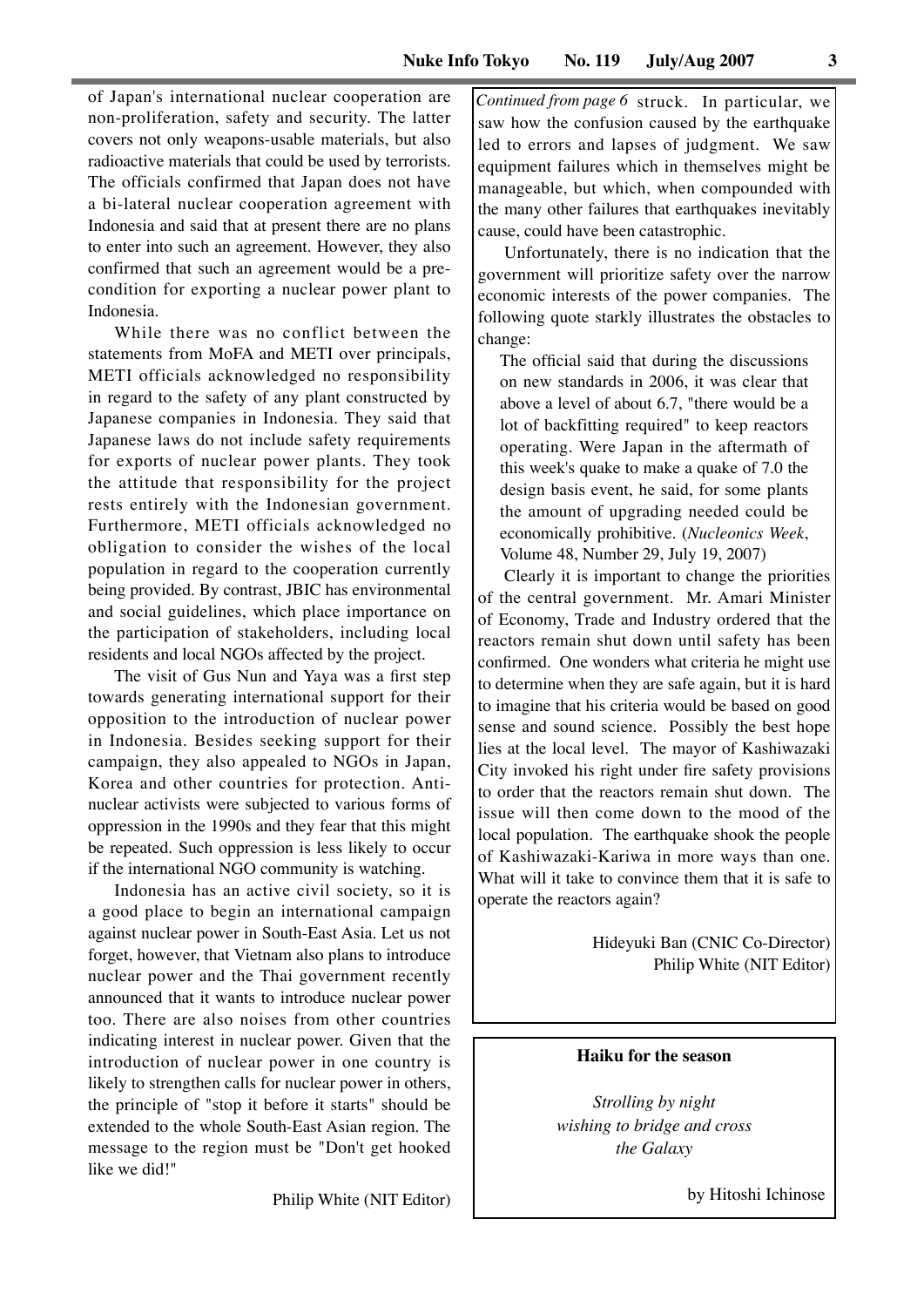# **Japan's Nuclear Earthquake Safety Shaken to the Roots**

t 10:13 am on July 16 a magnitude 6.8<br>
earthquake struck just off the coast of<br>
Niigata Prefecture on the Japan Sea side<br>
of Honshu, Japan's largest island. As a result of earthquake struck just off the coast of Niigata Prefecture on the Japan Sea side the quake, four reactors (units  $2, 3, 4 \& 7$ ) at Tokyo Electric Power Company's (TEPCO) Kashiwazaki-Kariwa nuclear power plant shut down automatically. At the time, unit 2 was being started up after a periodic inspection, while the other three units (1, 5 & 6) were still shut down for periodic inspection.

We express our condolences to the families and friends of those who lost their lives as a result of the earthquake. So far eleven people are reported to have died. We are also concerned for the well-being of those who survived, some of whom are members of CNIC. Their suffering is likely to continue for some time. Perhaps the only fortunate thing amidst this misery is that the nuclear reactors shut down. If they had not done so, there could have been a nuclear disaster in which a huge amount of radioactive material was released into the environment.

### **Fire in a transformer**

As a result of the quake, a fire occurred in a transformer outside a building in unit 3. The transformer was part of the external power supply system. It appears that a short in an electric circuit gave rise to a spark, which set fire to insulating oil. The ground beneath the transformer was raised by 30 cm, while the ground next to the transformer, where the electric cables ran, subsided by 15-25 cm. TEPCO believes that the relative movement caused a short circuit and that this gave rise to the fire.

The fact that it took two hours to put out the fire exposed TEPCO's lack of preparedness. However, it turns out that TEPCO is not the only power company that is ill prepared to respond to such situations. Responses by power companies to a survey by the Mainichi Shimbun revealed that although power companies prepare for fires, no special consideration has been given to the particular problems of fires which occur as a result of earthquakes (Mainichi Shimbun, 20 July 2007). This is incredible, given that throughout Japanese history, whenever there was an earthquake, fires caused at least as much damage as the earthquakes themselves.

Despite the potential seriousness of this fire, TEPCO failed to announce whether there was a continual external supply of power and whether the emergency generator started up. This is very important information, because if the external power supply and diesel generators had failed, it would have been impossible to maintain a continual flow of coolant to the reactor. Even after automatic shutdown, the fuel in the reactor core is still extremely hot. Failure to maintain a continual supply of coolant could result in a core meltdown, leading to the release of highly radioactive material into the environment. There would then be a double disaster: a nuclear disaster on top of an earthquake disaster.

### **Radioactivity released to the environment**

Water containing radioactive material was released from unit 6 into the sea. TEPCO originally said the quantity of radioactivity involved was 60,000 becquerels, but it later increased its estimate to 90,000 becquerels. One would not expect this amount to have any impact on the environment or on human health, but TEPCO took far too long to report the release. The following account is based on a report published on the *asahi.com* web site on July 21.



At around 12:50 pm, a pool of water was found

*Photos of burnt out transformer (left) and deformed road nearby (right) by Kazuyuki Takemoto (see Who's Who 111). Kazuyuki is a member of CNIC's board of directors. His car port was flattened by the earthquake.*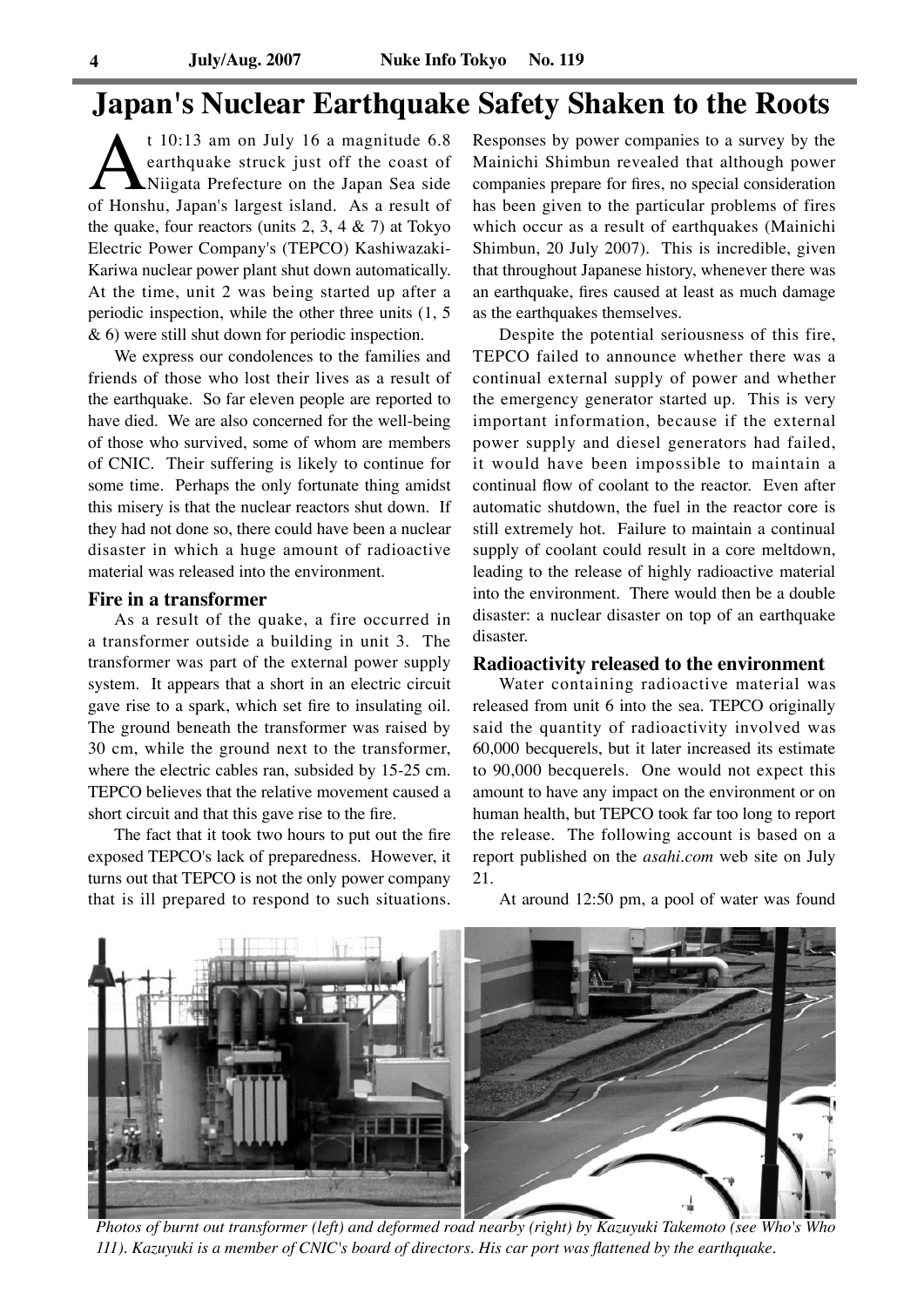inside the reactor building, but outside the controlled area. Within about an hour and a half, workers had analyzed samples and found that they contained radioactive material. However, because it was outside the controlled area they doubted their results. They collected new samples and repeated the analysis twice. It wasn't until about 20:30 pm that TEPCO finally reported the release to the authorities. It seems that TEPCO employees are still under the spell of the safety myth. They are still more inclined to believe the theory rather than the evidence before their eyes.

TEPCO also took a long time to work out how the leak occurred. Apparently the spent fuel pool overflowed and the liquid leaked out to the uncontrolled area through electric power cable tubing. Spent fuel pools frequently overflow during earthquakes, so the fact that radioactive material was released to the sea shows that TEPCO failed to adequately address this problem.

On July 17, TEPCO announced that iodine, chromium (Cr-51) and cobalt (Co-60) had been released to the atmosphere from the main exhaust stack of unit 7. At the time, TEPCO indicated that the release had stopped, but it subsequently corrected this, saying that the iodine (I-131, I-133) release continued until July 18. TEPCO said that due to a failure to manually shut down the turbine grand steam exhaust fan after the reactor shut down, iodine and particulates that had accumulated in the condenser were sucked out and released through the exhaust stack. That is plausible, given that in boiling water reactors (unlike pressurized water reactors) the same water that cools the reactor is converted into steam to drive the turbines and then condensed in the condenser. It is, therefore, to be expected that some radioactive material will find its way from the reactor to the condenser. Nevertheless, release of these radionuclides automatically raises suspicions of damaged fuel assemblies. However, TEPCO stated that, given the low level of iodine in reactor water samples and off-gas monitor readings, there is no indication that fuel assemblies were damaged. TEPCO estimated that the total amount of radioactivity released from the main exhaust stack of unit 7 was 4 x 108 becquerels (radiation dose of 2  $x 10^{-7}$  milli-sieverts from iodine and 7 x 10<sup>-10</sup> millisieverts from particulate matter).

The earthquake knocked over several hundred drum cans in the storage building for low-level solid waste. Of these, around 40 were found without their lids on. About 16 liters of liquid leaked, but TEPCO

says that no radioactivity was found and none was released into the environment.

### **63 problems identified**

As of July 21, TEPCO had identified a total of 63 problems. Fifteen of these were related to radioactivity. The spent fuel pools of all 7 units overflowed, although only unit 6 involved a release of radioactivity to the environment, and ducts in the exhaust stack of all reactors were displaced. There was also some radioactivity found in a massive pool of water from damaged pipes in the fire extinguishing system of unit 1 (40 cm deep  $(1,670 \text{ m}^3)$ , fifth floor basement, auxiliary building).

Besides these, the following are just a few of the problems that did not involve radioactivity. The water level of the spent fuel pools of units 1, 2 and 3 dropped, then recovered mysteriously. Work platforms in the spent fuel pools of units 4 and 7 fell onto the spent fuel storage racks. There were oil leaks from several transformers. Some pumps are out of order. Blow-out panels in turbine and reactor buildings came off. Regular power supply to the administration building was lost and the emergency power supply had to be activated.

However, beyond these readily identifiable problems, the question of how much the buildings, pipes and equipment were weakened by the earthquake remains unanswered. Detailed checks are required, but since the impact of the earthquake would not have been uniform, it will not be possible to provide complete assurance that the plant is capable of withstanding the next earthquake.

### **Earthquake Resistance Design**

Under Japan's old earthquake resistance guidelines, the design basis for nuclear power plants (NPP) assumed a "maximum design earthquake" (S1) and an "extreme design earthquake" (S2), where S2 was greater than S1 (see NIT 112, 103). The "extreme design earthquake" was thought to be impossible in reality, but it was taken into account just to be on the safe side. However, the earthquake that hit on July 16 exceeded the S2 design basis earthquake. Indeed, based on the information released by TEPCO, for unit 1 the peak ground acceleration at the plant was 2.5 times greater than assumed for the S2. The peak ground acceleration in the east-west direction was recorded at 680 Gal, compared to the design basis of 273 Gal (see tables). (Only peak ground acceleration data is available, because the earthquake exceeded the monitoring system's recording capacity.)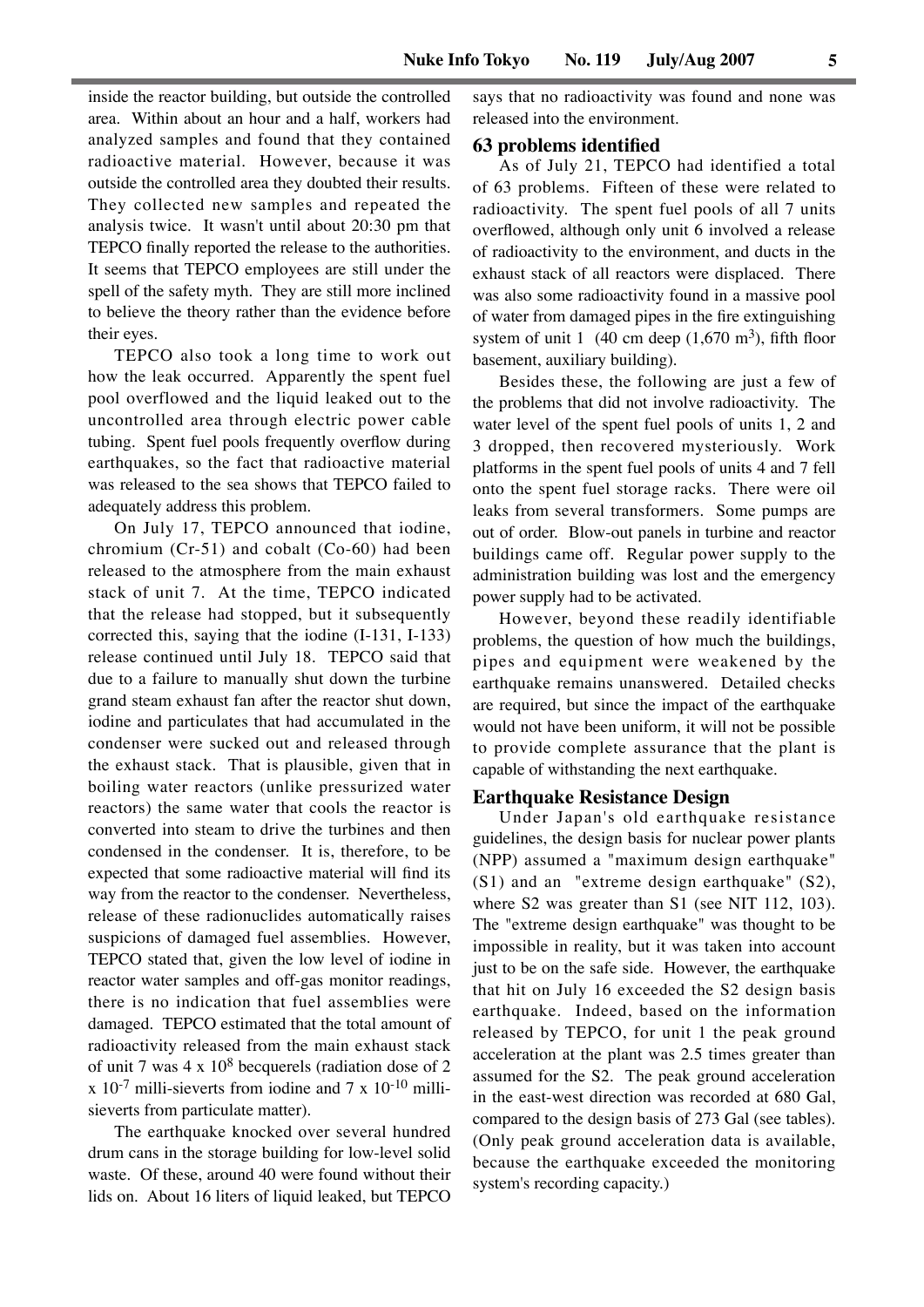| Peak Ground Acceleration 16 July 2007 (Gal) |                       |                  |                 |  |  |
|---------------------------------------------|-----------------------|------------------|-----------------|--|--|
| Location                                    | North-South           | <b>East-West</b> | <b>Vertical</b> |  |  |
| Unit 1                                      | 311                   | 680              | 408             |  |  |
| Unit 2                                      | 304                   | 606              | 282             |  |  |
| Unit 3                                      | 308                   | 384              | 311             |  |  |
| Unit 4                                      | 310                   | 442              | 337             |  |  |
| Unit 5                                      | 277                   | 442              | 205             |  |  |
| Unit 6                                      | 271                   | 322              | 488             |  |  |
| Unit 7                                      | 267                   | 356              | 355             |  |  |
| <b>Peak Ground Acceleration S2 (Gal)</b>    |                       |                  |                 |  |  |
| Location                                    | North-South East-West |                  | <b>Vertical</b> |  |  |
|                                             |                       |                  |                 |  |  |
|                                             |                       |                  | (static design) |  |  |
| Unit 1                                      | 274                   | 273              | (235)           |  |  |
| Unit 2                                      | 167                   | 167              | (235)           |  |  |
| Unit 3                                      | 192                   | 193              | (235)           |  |  |
| Unit 4                                      | 193                   | 194              | (235)           |  |  |
| Unit 5                                      | 249                   | 254              | (235)           |  |  |
| Unit 6                                      | 263                   | 263              | (235)           |  |  |

It is believed that this earthquake was caused by movement of an approximately 30 km long and 25 km deep fault. This fault was not taken into account during surveys carried out for the design of the Kashiwazaki-Kariwa nuclear power plant. Instead, the S2 design basis earthquake that was chosen was a magnitude 6.9 quake at an active fault 20 kilometers away. This was the fault which caused an earthquake in the same region in 2004. On that occasion, reactor number 5 shut down automatically, but peak ground acceleration did not exceed predictions.

From analysis of the distribution of the after shocks from the 16 July 2007 quake, it is now believed that there is an active fault extending directly under the Kashiwazaki-Kariwa NPP. Since Japan's earthquake resistance guidelines do not permit NPPs to be built directly above active faults, Kashiwazaki-Kariwa would not have been chosen to host a NPP had this been known at the time. However, it now appears that this should have been recognized. After the recent earthquake, Professors Takashi Nakata (Hiroshima Institute of Technology) and Yasuhiro Suzuki (Nagoya University) analyzed the data in TEPCO's license application and concluded that it indicated a fault five times longer than one identified by TEPCO (Asahi Shimbun, 20 July 2007). Between 1979 and 1985, using sonic testing, TEPCO found 4 small faults off the coast of Kashiwazaki-Kariwa, but it concluded that they were either not active or not important. However, Nakata and Suzuki said that the data indicated that three of these small faults were connected and were in fact one long 36-kilometer fault and that the fault was probably active.

Professor Nakata is the geomorphologist who last year proved that there is a previously unidentified active fault near the Shimane nuclear power plant (NIT 114). Earthquake studies for Japan's nuclear power plants have largely ignored the work of geomorphologists. They are taken more seriously now under new earthquake resistance guidelines approved in September 2006, but their role is still vague. It seems that the nuclear industry does not like them, because they are too good at finding active faults.

Clearly Japan's earthquake safety standards are inadequate. This fact can no longer be disputed. Given that the size and location of this earthquake was not predicted by TEPCO's survey, nor in the government's screening process, it is essential that an independent geological survey be carried out of the surrounding area, both on land and at sea. However, it would appear from the evidence that has already come to light that Kashiwasaki-Kariwa is not a safe site for a nuclear power plant and that the plant should be shut down permanently.

In just two years, three earthquakes (off the coast of Miyagi Prefecture on 16 August 2005, off the Noto Peninsula in Ishikawa Prefecture on 25 March 2007, and now this one) have exceeded the S2 design basis earthquake assumed at the time the plants were built. Since the earthquake resistance guidelines were revised, Japan's nuclear power companies have been carrying out geological surveys and safety checks on the basis of the new guidelines. However, the July 16 earthquake demonstrates the inadequacy of these measures. For example, detailed surveys are only required for a 5 km radius around the plant and power companies have until 2012 to complete safety checks. By rights, all nuclear power plants should be shut down until these surveys and safety checks have been completed. The Nuclear Industrial and Safety Agency (NISA) should review its policy of allowing reactors to continue to operate while these surveys and checks are carried out. However, at a press conference on July 18, NISA's spokesperson, Akira Fukushima, repeatedly dodged questions directed at this problem. As usual, the government's priority is to keep nuclear power plants operating, regardless of safety concerns.

### **Lessons to be learnt**

This was not the biggest earthquake that could possibly hit Japan. This one was just a warning. There were enough failures this time to enable us to imagine what might happen if a bigger earthquake *Continued on page 3*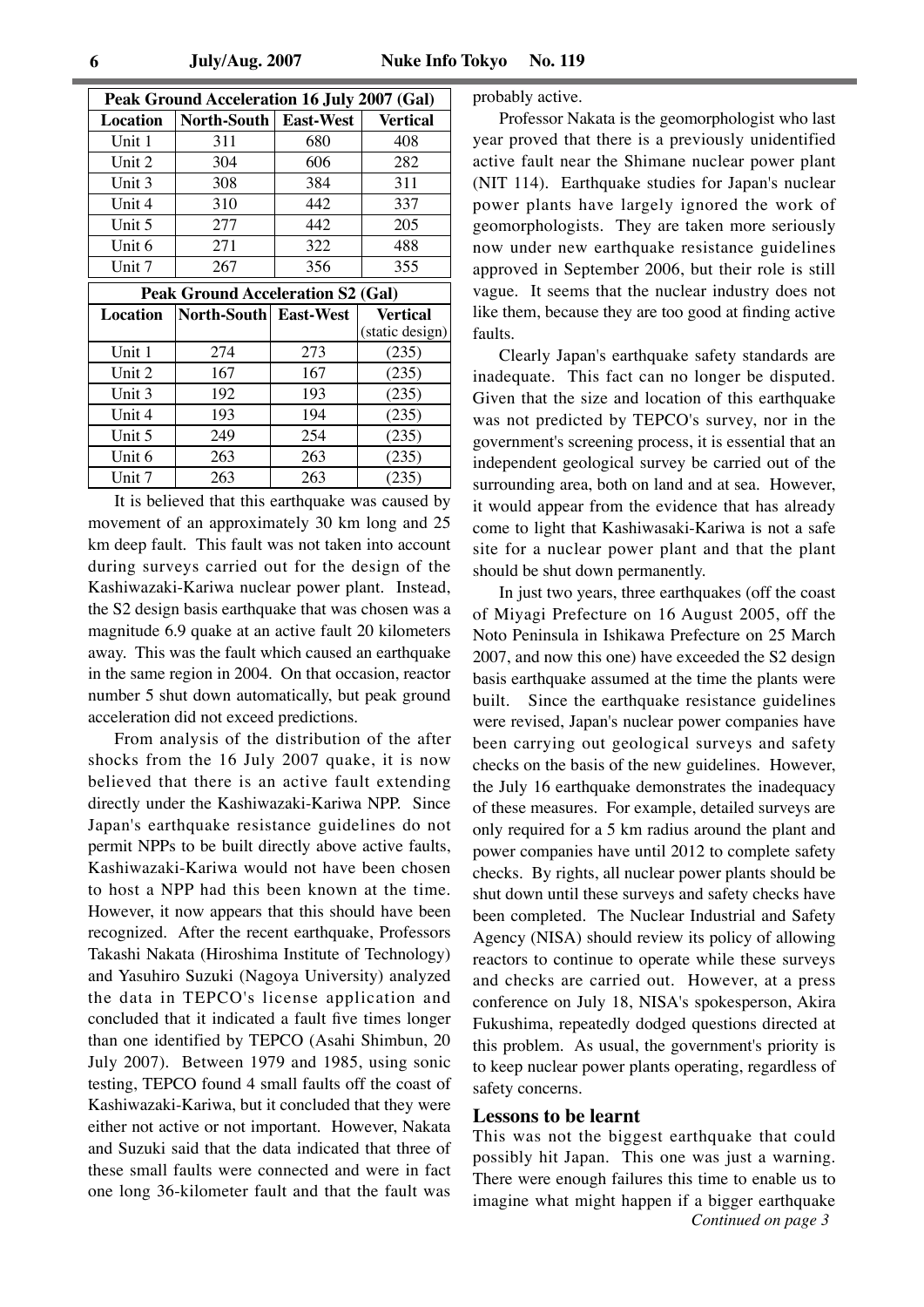# **Rokkasho Update active tests, earthquake faults**

# **Possible increase of spent fuel to be reprocessed during active tests**

Step 3 of the active tests currently being carried out at the Rokkasho reprocessing plant were completed in April (see NIT 118). On July 19 the Nuclear Fuel Cycle Safety Subcommittee of the Advisory Committee for Natural Resources and Energy approved Japan Nuclear Fuel Ltd's (JNFL) progress report on step 3. During step 3 (January 29 - April 26) 49.5 tons of BWR and 19.9 tons of PWR spent fuel were reprocessed. JNFL's main objective for the active tests is to pass the government's inspections. These inspections will be carried out during steps 4 and 5, so for most of the buildings the step 3 progress report was written in terms of whether the conditions for carrying out these inspections had been met. The report concluded that they had.

However, it is clear that changes will be made to the program for functional testing of the high active liquid waste vitrification building. JNFL says that the radioactivity concentration of the high active liquid waste from steps 1 and 2 was too low to test the high active liquid waste vitrification process, so it will use liquid waste from the high burn-up spent fuel reprocessed from step 3 onwards. The maximum burn-up reprocessed during steps 1 and 2 was 21,000 MWd/t for BWR and 36,000 MWd/t for PWR spent fuel. However, the maximum burn-up during steps 3 and 4 is 36,000 MWd/t for BWR and 47,000 MWd/t for PWR spent fuel. The Nuclear Industrial and Safety Agency (NISA) says that all that is required is for JNFL to produce vitrified waste and pass the tests. It is up to JNFL to decide what liquid waste to use. To ensure that there is sufficient liquid waste to conduct the tests (planned for step 5), NISA says that it will permit JNFL to reprocess more spent fuel.

If the vitrification testing program is changed, some other tests which were planned for step 4 will have to be carried out during step 5 as well. Tests to confirm the quantity of liquid and aerial releases must take into account the

increased radioactive releases from the operation of the vitrification facility. NISA says that it will confirm whether the necessary conditions are in place after it receives JNFL's report on step 4 of the active tests.

JNFL's real reason for wanting to use liquid waste from higher burn-up fuel for the tests is not clear. The main processes used at the Rokkasho reprocessing plant were imported from France based on the LaHague UP3 plant. However, Rokkasho's vitrification facility is based on Liquid Fed Ceramic Melter (LFCM) technology developed at the Tokai reprocessing facility. For the melting system, LFCM employs ceramic bricks which are said to be resistant to fire, heat and corrosion. High active liquid waste and glass ingredients are fed and melted continuously. Glass canisters were first produced at Tokai in 1995 and to date 62 have been produced. However, there have been lots of problems and repeated design changes have been necessary during the construction of the Rokkasho facility.

# **Fault directly beneath Rokkasho reprocessing plant**

The government approved design changes to correct earthquake safety design flaws in fuel handling equipment and the channel box shearing machine (see NIT 118). However, after the July 16 earthquake, it was discovered that a fault runs right under the Kashiwazaki-Kariwa nuclear power plant (see article page 4). As a result, the government's earthquake safety standards are in total disarray. As can be seen from the map on page 14, there are also faults running under the Rokkasho reprocessing plant (f-1, f-2) and a short distance away there is a much larger fault (west of Dedo). JNFL says that these are not active faults and the government has accepted this, but after the Kashiwazaki-Kariwa earthquake, who can be sure that a big earthquake will not occur at Rokkasho?

By Masako Sawai (CNIC)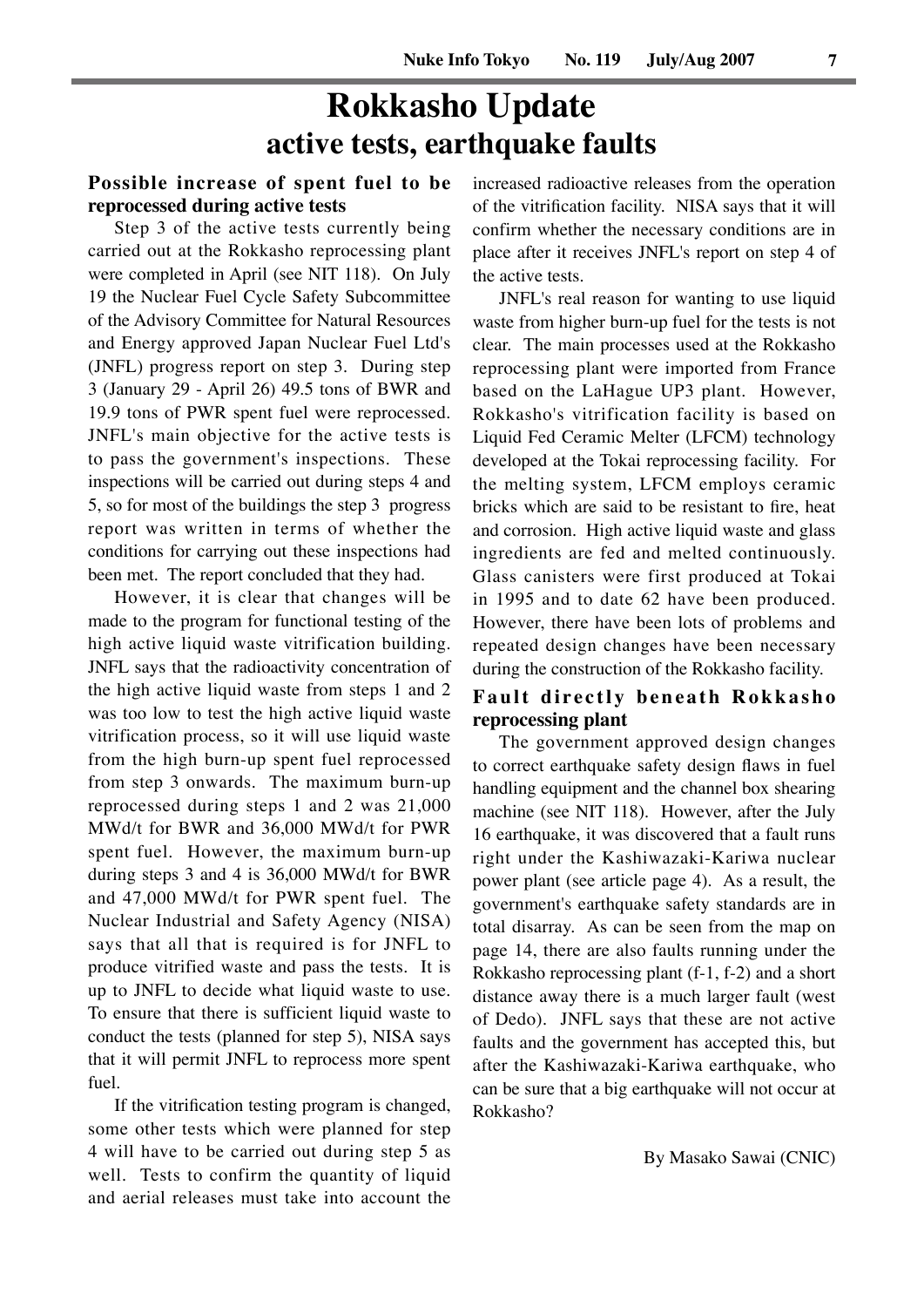# **Towards Monju Restart completion of modifications, sodium refill, functional tests**

The Japan Atomic Energy Agency (JAEA) has<br>been carrying out modifications on the Monju<br>Prototype Fast Breeder Reactor (FBR, 280<br>MW) in preparation for restart (see NIT 110). These been carrying out modifications on the Monju Prototype Fast Breeder Reactor (FBR, 280 MW) in preparation for restart (see NIT 110). These modifications are almost complete and the secondary cooling pipes have been refilled with sodium. In June JAEA announced that the work was 98% complete.

Monju's secondary cooling system has three loops. Since the accident in December 1995, an electric motor has been pumping sodium, electrically heated to  $200^{\circ}$ C, through the pipes of one of these loops. After the sodium leak and fire, sodium was removed from the loop where the accident occurred. A few years later, sodium was removed from another loop and replaced with argon gas.

Before replenishing the sodium, the secondary system thermocouples were replaced. The cause of the Monju accident was a problem in the design of the casing of these thermocouples. They have been changed from a stepped design to a tapered design and shortened from 185.5 mm to between 60 and 110 mm (see illustration in NIT 110). Also the number of thermocouples in the secondary system has been reduced from 48 to 42.

The modifications involved 1) improved measures to address the problem of sodium leaks in the secondary system, and 2) improved detection of sodium leaks in the steam generator. In regard to the first of these, besides redesigning the thermocouple casing, the following changes have been made:

**.** The diameter of the drain pipes have been increased to improve sodium drainage.

**.** TV monitoring has been improved. **.** To prevent sodium coming in contact with concrete, steel panels have been fitted over the concrete walls.

**.** A system has been added to fill the secondary pipe rooms with nitrogen in an emergency.

In regard to the steam generator, the number of pressure detectors has been increased from two to three. In order to minimize the damage from sodium-water reactions, it is necessary to quickly detect leaks of water from cracks or pin-holes in the steam generator into the sodium coolant. A sodiumwater reaction could cause steam tubes to rupture, resulting in a serious accident. The reason for increasing the number of detectors was that during the court case it was revealed that there had been a cover-up regarding the assessment of the damage that could be caused. As a result, the assessment had to be redone.

Monju has been closed down for 12 years. Power generation equipment was taken apart and stored. While it has been out of operation, circulation of sodium has been maintained in the primary system. The fuel was not removed, so altogether it has been submerged in sodium for over 13 years. As mentioned above, two of the secondary loops have been filled with argon gas. Loop C, in which the leak occurred, will be filled with sodium  $(228 \text{ m}^3)$  for the first time in eleven and a half years.

The question is, are these measures adequate? JAEA's checks have been piecemeal. There are concerns about the fuel cladding, but external checks using cameras have been carried out for only one fuel assembly in the core and one in the blanket out of a total of 370 fuel assemblies (198 core, 178 blanket). Also, we are concerned that there will be no visual checks of the inside of secondary system piping, especially of pipes from which the sodium was removed. It would be expected that in some places sodium would have stuck to the pipes, but this will not be checked. In regard to the heat conducting pipes of the steam generator, eddy current tests and visuals checks will be carried out to check for damage to the inside, but there will be no visual checks of the outside of the pipes. This is the part which was in contact with sodium. The leaked sodium vapor from the accident spread through about 70% of the secondary system building. Sodium adhered to electric equipment, such as distribution boards and cables. JAEA wiped this off, but only what could be seen.

Also, earthquake safety checks are being redone, but this only involves boring within the site limits. No investigations are planned offshore. The earthquake at Kashiwazaki-Kariwa showed clearly that this is not sufficient. The anxieties of the local residents will not be allayed by such perfunctory investigations.

The schedule is to start up the reactor in May 2008, after the functional tests. The reactor cannot be started up just with the fuel which is currently loaded. The reason for this is that half of the pulutonium-241 in the reactor has already decayed to americium. Therefore, 78 new replacement fuel assemblies will be loaded. These have already been made.

Hideyuki Ban (CNIC Co-director)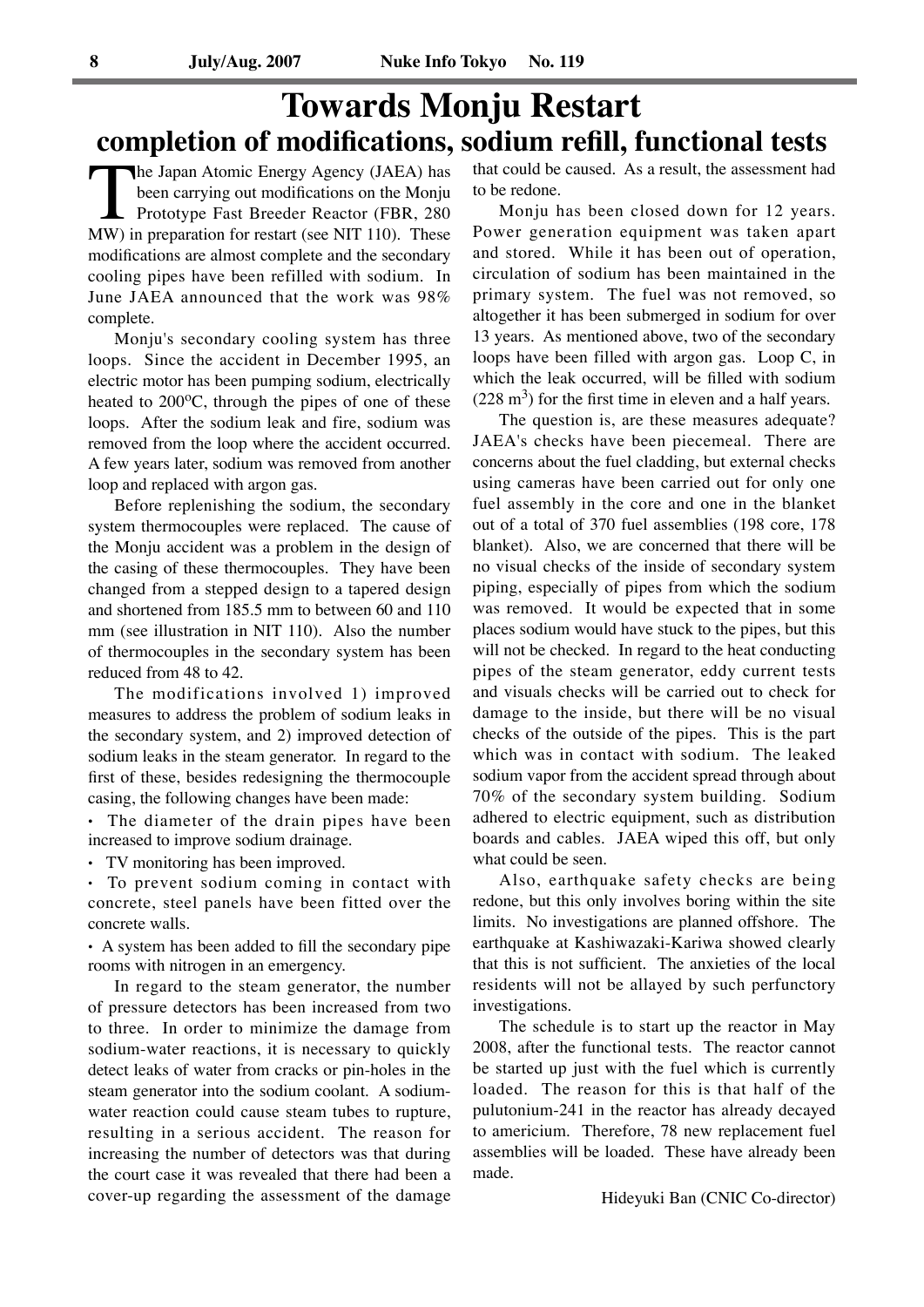# **Taiwan-Japan Civil Society Forum**

was invited to attend the Taiwan-Japan Civil<br>Society Forum, held in Taiwan on June 16-17.<br>The forum addressed the question of how to<br>build grassroots networks. It was sponsored by Society Forum, held in Taiwan on June 16-17. The forum addressed the question of how to build grassroots networks. It was sponsored by the Taiwan Environmental Protection Union and eight other groups and was supported financially by the Taiwanese government (Ministry of Foreign Affairs, Ministry of the Interior, Ministry of Education, etc.). Cooperating organizations included the Association of East Asia Relations and Interchange Association Japan (which acts like an embassy). The main organizer on the Japan side was the Waseda University Research Institute of Taiwan.

Based on a recognition of the importance and potential of the role of NGOs in the public spaces within the activities of government and industry and in citizens' daily lives, the objective of the meeting was to activate networking and interchange between NGOs of both countries. The meeting brought together 26 groups from both countries working on a wide range of issues, including environmental protection, AIDS, children's rights, education, aged care, the constitution and young people's issues.

On the second day we broke up into six working groups. I joined the first working group, which dealt with citizens' action in response to global warming. In my presentation I pointed out that nuclear energy drives up electricity consumption and hence increases CO2 emissions. Like the Japanese government, Taiwan's national electric power company, Taipower, touts nuclear energy as an effective response to global warming. Taiwanese delegates explained that this was a public relations stunt to justify construction of Taiwan's highly contentious fourth nuclear power plant. Both Japan and Taiwan are very earthquakeprone countries. From the discussion in this working group, I discovered that, like Japanese NGOs, Taiwanese NGOs are very concerned about the ability of nuclear power plants to withstand earthquakes.

This time I was on a very tight schedule, so I did not have time to visit Taiwan's No. 4 power plant. It was reported that new funding has been made available and that construction is continuing. However, I was told that it is only about 60% complete. The policy of the ruling Democratic



*Participants in global warming working group*

Progressive Party is to continue construction of the two Taiwan No. 4 reactors (both ABWRs exported by Japanese companies), but not to build any more reactors after that and to gradually phaseout nuclear power. There are hopes of enacting a nuclear phase-out law, but unfortunately, as long as the Nationalist Party has a majority in the Legislative Yuan (Taiwanese parliament), draft legislation will not be submitted.

In regard to global warming, all participating NGOs agreed on the need to create a low-carbon society. We exchanged ideas about concrete examples of initiatives being taken. After the meeting ended, I was told that Taiwan's electric power system has distribution losses of 17%. Fixing this problem is a major issue. The reason why no progress is being made is that, because of its monopoly position, Taipower has no incentive to do anything about it.

Because Taiwan is not a member of the United Nations, the terms of the Kyoto Protocol do not apply to it. Hence, even if it reduces its CO2 emissions this will not receive any international recognition. This dilemma reflects the international context in which Taiwan is placed. Nevertheless, the head of the Taiwan Environmental Protection Administration said that it was highly significant that CO2 emissions reduction was included as an important issue on the agenda of an economically sustainable development conference last year.

Hideyuki Ban (Co-Director)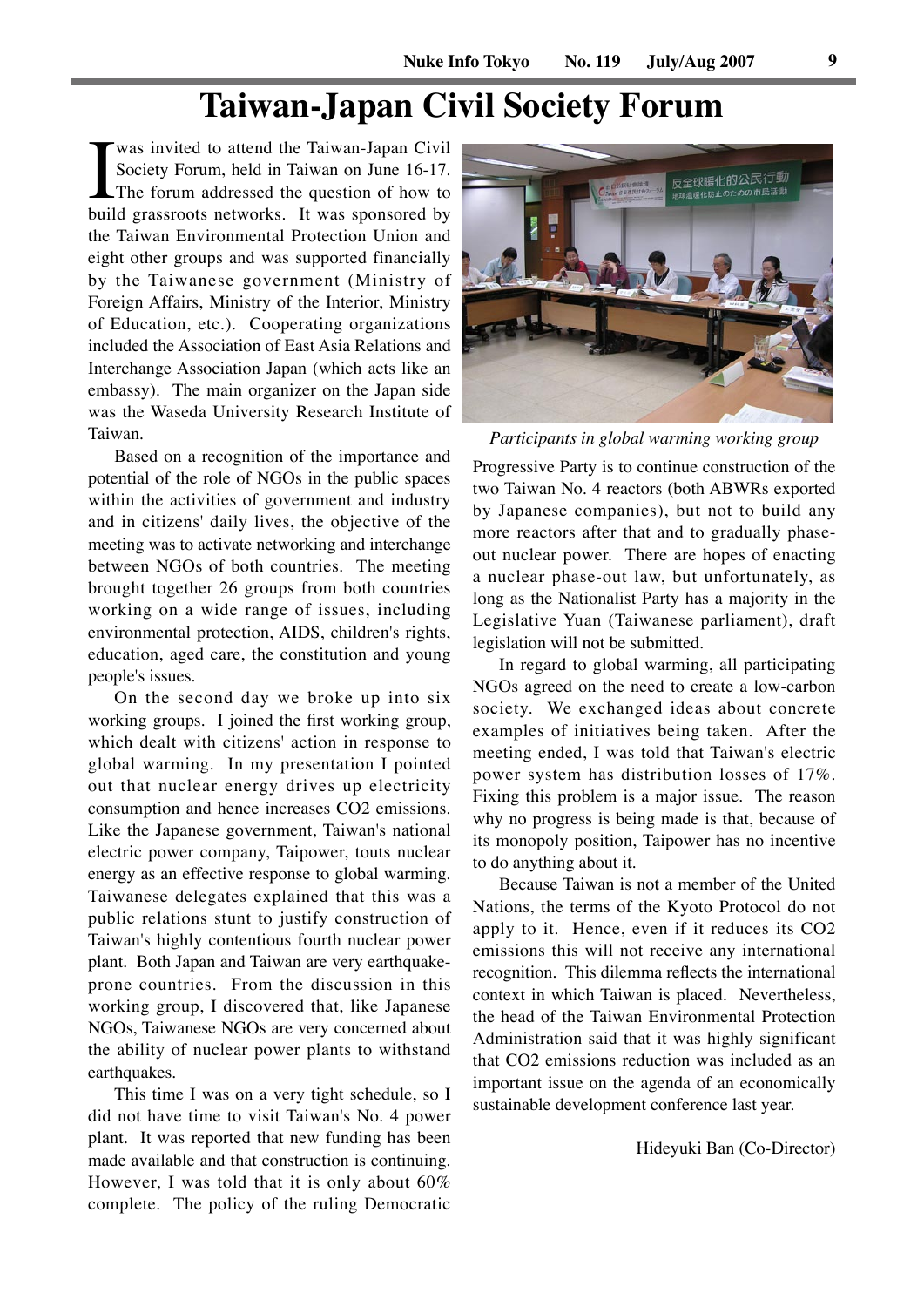| Major Incidents at Nuclear Facilities April 2006- March 2007 |                            |                                                                                                                                                                                                                                                                                                                                                                                    |                   |  |  |
|--------------------------------------------------------------|----------------------------|------------------------------------------------------------------------------------------------------------------------------------------------------------------------------------------------------------------------------------------------------------------------------------------------------------------------------------------------------------------------------------|-------------------|--|--|
| <b>Date</b>                                                  | Company<br><b>Facility</b> | <b>Incident Description and Comments</b>                                                                                                                                                                                                                                                                                                                                           | Rank<br>1 > 2 > 3 |  |  |
| 5 April 06                                                   | Tsuruga 1                  | During periodic inspection of 13 hafniium plate type control rods, cracks found in two<br>places on the top of the sheath of one rod. Cracks also found in 4 other rods. Stress<br>corrosion cracking of sheath (SUS316L) as a result of neutron irradiation.                                                                                                                      | 1                 |  |  |
| 13 May 06                                                    | $K-K-3$                    | Alarm indicating "control rod drift" when all 185 control rods inserted in preparation for<br>periodic inspection. Discovered that one rod (54-23) had slipped a notch. Apparently the<br>collet finger of the control rod drive mechanism failed to catch in the index tube notch.                                                                                                | 3                 |  |  |
| $19$ May 06                                                  | Onagawa-2                  | During periodic inspection of 13 hafniium plate type control rods, cracks found in the<br>sheaths of 5 rods. Stress corrosion cracking of sheath (SUS316L) as a result of neutron<br>irradiation.                                                                                                                                                                                  | $\mathbf{1}$      |  |  |
| 21 May 06                                                    | Fuku I-4                   | Elevated reading by the off-gas monitor in the gaseous waste treatment system. Power<br>reduced to 45% to deal with leaking fuel assembly. On 27 May, 5 control rods inserted<br>around leaking assembly. Continued to operate reactor.                                                                                                                                            | $\mathbf{1}$      |  |  |
| 28 May 06                                                    | Hamaoka-5                  | Alarm indicating minor damage to control rod monitoring system. Discovered that 8 control<br>rods could not be inserted using regular method. Problem with electricity supply to one of<br>two devices for identifying position of rods.                                                                                                                                           | 3                 |  |  |
| 5 June 06                                                    | Ikata-1                    | Reactor shut down manually due to irregular sound in moisture separator heater 1B. 49cm<br>crack found in steam straightening vane and 37cm crack found in weld of another internal<br>plate. Caused by fatigue due to vibration in poorly welded section.                                                                                                                         | $1*$              |  |  |
| $5$ June 06                                                  | Fuku II-1                  | During periodic inspection, flow rate could not be confirmed during operation of flow<br>control valve in residual heat removal system A. Discovered that valve stem was broken<br>and valve had fallen. Initial crack in valve stem caused by mechanical fatigue.                                                                                                                 | $1*$              |  |  |
| 15 June 06                                                   | Hamaoka-5                  | Turbine triipped and reactor shut down automatically due to excessiveturbine vibration.<br>Vanes in low pressure turbine B had broken off. Forks or roots of 663 of 840 vanes in stage<br>12 of low pressure turbines A, B, C, were cracked or broken. Caused by fatigue due to<br>random vibration during low or no load and flashback phenomenon during load cut-off<br>testing. | $1*$              |  |  |
| $21$ June 06                                                 | K-K-3&4                    | Durng ultra sound tests of welds in recirculation system pipes, cracks found in 1 place in<br>reactor 3 and 5 places in a single weld in reactor 4. Previous inspection judged the crack in<br>reactor 3 to be a back wave weld.                                                                                                                                                   | 1                 |  |  |
| 18 July 06                                                   | $K-K-7$                    | Elevated reading by the off-gas monitor in the gaseous waste treatment system. 4 control<br>rods inserted around leaking assembly. Continued to operate reactor until 23 August when<br>periodic inspection began. Leak confirmed in 1 assembly.                                                                                                                                   | 1                 |  |  |
| 18 July 06                                                   | Shika-2                    | When inspecting low pressure turbine, forks or roots of 258 of 840 vanes in stage 12 of low<br>pressure turbines A, B, C found to be cracked or broken. Caused by fatigue due to random<br>vibration during low or no load and flashback phenomenon during load cut-off testing.                                                                                                   | $\mathbf{1}$      |  |  |
| 3 Aug 06                                                     | Onagawa-2                  | During periodic inspection, a worker found leaked liquid in 3 puddles on torus room floor<br>in 3rd basement of reactor building. Finally found 7 puddles totaling 7 liters with<br>radioactivity estimated at 6 million becquerels. Check of reactor water cleanup system<br>revealed loss of boundary due to consecutive errors in valve operation.                              | $1*$              |  |  |
| 7 Aug 06                                                     | Hamaoka-3                  | During periodic inspection, 13 hafnium plate type control rods loaded in reactor core were<br>checked. Cracks found in sheaths and tie rods of 5 of them. Stress corrosion cracking of<br>sheath (SUS316L) as a result of neutron irradiation.                                                                                                                                     | $1*$              |  |  |
| 11 Aug 06                                                    | Fuku I-4                   | 47 billion becquerels of tritium released to atmosphere as steam from auxiliary boiler,<br>because tritium containing water from condensate storage tank flowed into pure water<br>make-up water system. Caused by incorrect operation of valves during valve<br>decontamination work.                                                                                             | $1*$              |  |  |
| 18 Aug 06                                                    | Takahama-3                 | When reducing power for periodic inspection, reactor shut down automatically in response<br>to alarm indicating abnormally low water level in steam generator B. Pilot valve of the<br>positioner of the main feedwter bypass control valve was stuck due to accumulation of<br>ammonium sulphate adhesives.                                                                       | $1*$              |  |  |
| 27 Sep 06                                                    | Shika-2                    | When inspecting high pressure turbine, 900 (approx. 80 gm) metal fragments (2-3 mm)<br>found. Marks left where fragments collided with turbine vanes. Shotblast used in<br>manufacture of main steam shutoff valve had remained in valve and was released during<br>operation. During checks of other equipment a further 2,136 fragments (156 gm) collected.                      | 2                 |  |  |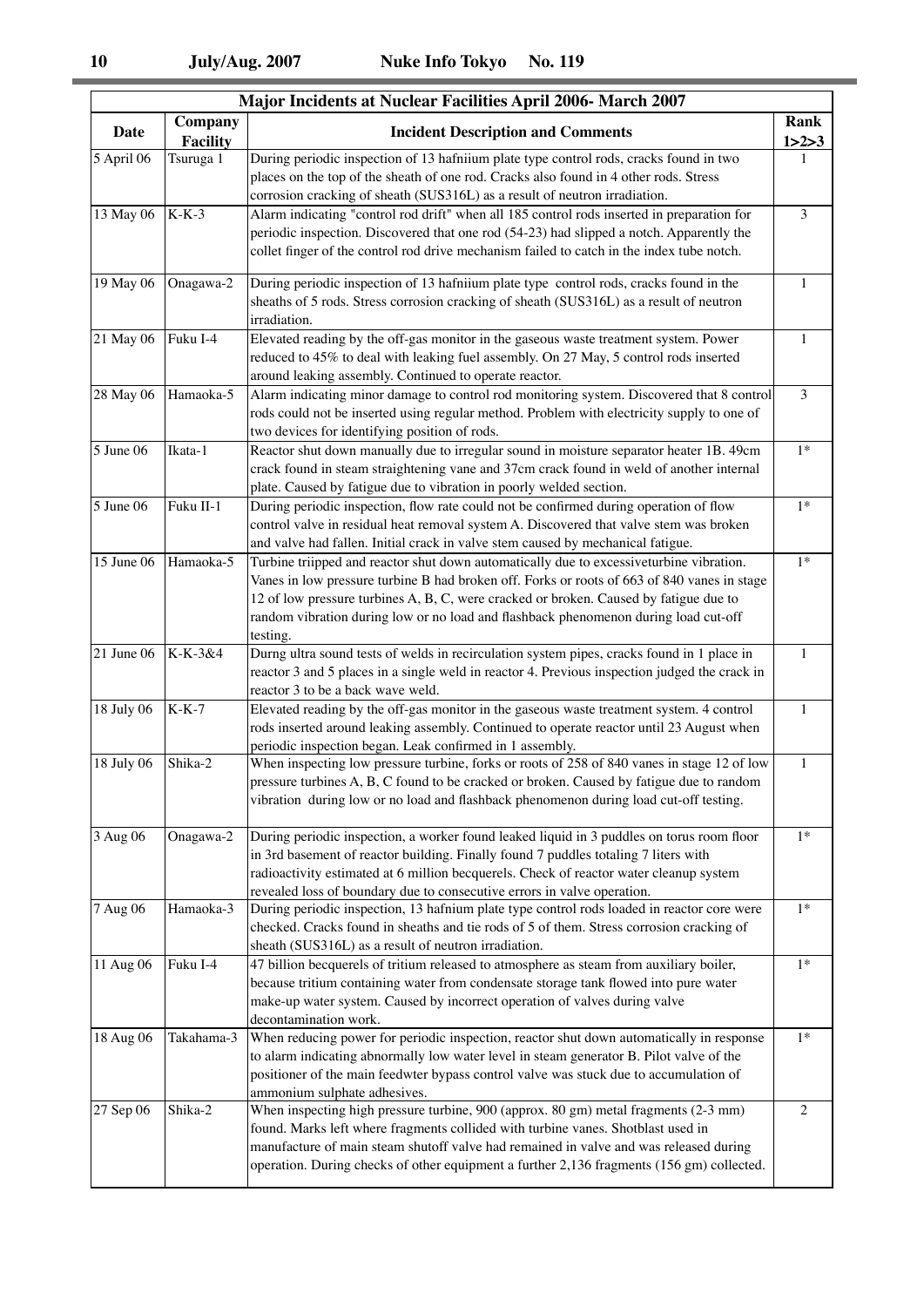| 4 Oct 06  | Tsuruga-2 | From 29 August reduced water level noticed in surge tank of componenet cooling system.<br>Leak to sea side discovered in tubes of heat exchanger A of componenet cooling system.                                                                                                                                                                                                                                                                                                                                         | $1*$         |
|-----------|-----------|--------------------------------------------------------------------------------------------------------------------------------------------------------------------------------------------------------------------------------------------------------------------------------------------------------------------------------------------------------------------------------------------------------------------------------------------------------------------------------------------------------------------------|--------------|
|           |           | When reactor stopped on 4 October, 7 tubes found to be leaking. Thinning rate of over 40%<br>for 1,514 tubes in heat exchanger A and 2 tubes in heat exchanger D. Erosion & corrosion<br>of tubes progressed because of peeling of protective film during high pressure water<br>cleaning and failure to form film due to inadequate injection of ferrous sulphate dissolution.                                                                                                                                          |              |
|           |           | 2,055 tubes in componenet cooling systems A,B,C,D replaced.                                                                                                                                                                                                                                                                                                                                                                                                                                                              |              |
| 11 Oct 06 | Ikata-2   | When reducing power for periodic inspection, elevated iodine level discovered in primary<br>coolant. Leak discovered in 1 fuel assembly.                                                                                                                                                                                                                                                                                                                                                                                 | $\mathbf{1}$ |
| 13 Oct 06 | Shimane-1 | During periodic inspection, thickness of water level meter piping in condensate storage tank<br>found to have corroded to below minimum permitted 9.9mm. Previously only external<br>inspections had been conducted. Heat insulation material had not been removed.                                                                                                                                                                                                                                                      | $1*$         |
| 1 Nov 06  | Genkai-2  | Elevated iodine level, apparently due to leak in 1 fuel assembly, discovered in primary<br>coolant. When reactor shut down manually on 14 November, cesium found to be leaking<br>from 1 assembly.                                                                                                                                                                                                                                                                                                                       | $\mathbf{1}$ |
| 9 Nov 06  | Shimane-1 | During periodic inspection, discovered that thickness reduced to below permitted level<br>(6.37mm) in outlet header piping of condensate filter (outlet piping connections to<br>condensate filters of B tank (5.9mm) and C taank (5.8mm)). Caused by erosion/corrosion of<br>carbon steel pipes.                                                                                                                                                                                                                        | $1*$         |
| 22 Nov 06 | Tokai-2   | Cracks or breaks discovered around meter tubes and metal supports for 6 jet pumps when<br>checking them in preparation for water jet peening test. Caused by vibration from water<br>flow. Strengthened with couplings.                                                                                                                                                                                                                                                                                                  | 2            |
| 28 Nov 06 | Mihama-1  | 1 broken tube and 1 with a hole discovered when carrying out ECT check on heating tube<br>of moisture separator heater A. Break caused by fatigue. Hole caused by thinning due to<br>steam released from broken tube.                                                                                                                                                                                                                                                                                                    | 3            |
| 16 Dec 06 | Ikata-2   | When carrying out reactor physics check during periodic inspection, discovered that 1<br>control rod was 20 steps (of total 228 steps) below others. Reactor shut down manually.<br>Possible that crud from primary coolant accumulated in control rod drive mechanism.                                                                                                                                                                                                                                                  | 3            |
| 17 Jan 07 | Fuku I-2  | Short circuit during reactor startup. Occurred near automatic depressurization system<br>control circuit in containment vessel. Reactor shut down manually. Electrical cable inside<br>flexible metal tube squashed between supports for main steam system pipe and air<br>compression system pipe. Cable was part of safety release valve.                                                                                                                                                                              | $1*$         |
| 17 Jan 07 | $K-K-5$   | Crack discovered in weld during ultra sound test of recirculation system pipe during<br>periodic inspection.                                                                                                                                                                                                                                                                                                                                                                                                             | $\mathbf{1}$ |
| 24 Jan 07 | Genkai-2  | 2 cracks (90mm and 20mm long by 8.1mm deep) discovered inside bent portion of<br>excessive extraction piping. Pipe located between prmary coolant pump and steam<br>generator in primary coolant system B. Remaining thickness just 1.5 mm. Caused by heat<br>fatigue from cavity flow in bent portion. Change dimensions and replace bent portion and<br>downstream portion.                                                                                                                                            | $1*$         |
| 4 Feb 07  | $K-K-6$   | When testing insertion and extraction of control rods, 1 rod (58-19) failed to move.                                                                                                                                                                                                                                                                                                                                                                                                                                     | 3            |
| 10 Feb 07 | Fuku I-4  | During shutdown, when isolating reactor after disconnecting generator, electric feedwater<br>pump stopped due to operator error. This caused drop in core water level. Restarted<br>feedwater pump to raise water level, but generator stopped automatically in response to<br>core water level signal. Originally power output was 10%, but during this period it<br>flucutated between 6% and 23%. Reactor shut down manually. Problem caused by incorrect<br>operation of feedwater pump electricity circuit breaker. | $1*$         |
| 18 Feb 07 | Fuku II-4 | Reactor shutdown automatically during startup, due to signal indicating elevated radiation<br>in main steam pipe and signal indicating inability to adjust radiation level. Caused by<br>electrical noise in main feedwater pipe radiation monitor.                                                                                                                                                                                                                                                                      | $1*$         |
| 20 Feb 07 | Fuku I-5  | On 18 February, when conducting routine test of pump A in core spray system, minimum<br>flow bypass valve failed to fully close. Reactor shut down manually on 20 February. Valve<br>failed to operate because lower part had fallen away.                                                                                                                                                                                                                                                                               | $1*$         |
| 22 Mar 07 | Mihama-1  | During periodic inspection, worker on patrol discovered leaks in 5 places in containment<br>vessel. Leaks from concrete wall on reactor cavity side. Loading of fuel postponed. Leak<br>checks of reactor cavity and welds on inside of water channel confirmed leaks in 4 places.                                                                                                                                                                                                                                       | 2            |

\*Reporting required by law.

 $\mathbf{K}\text{-}\mathbf{K}=\mathbf{K}$ ashiwazaki-Kariwa; Fuku $=\mathbf{F}$ ukushima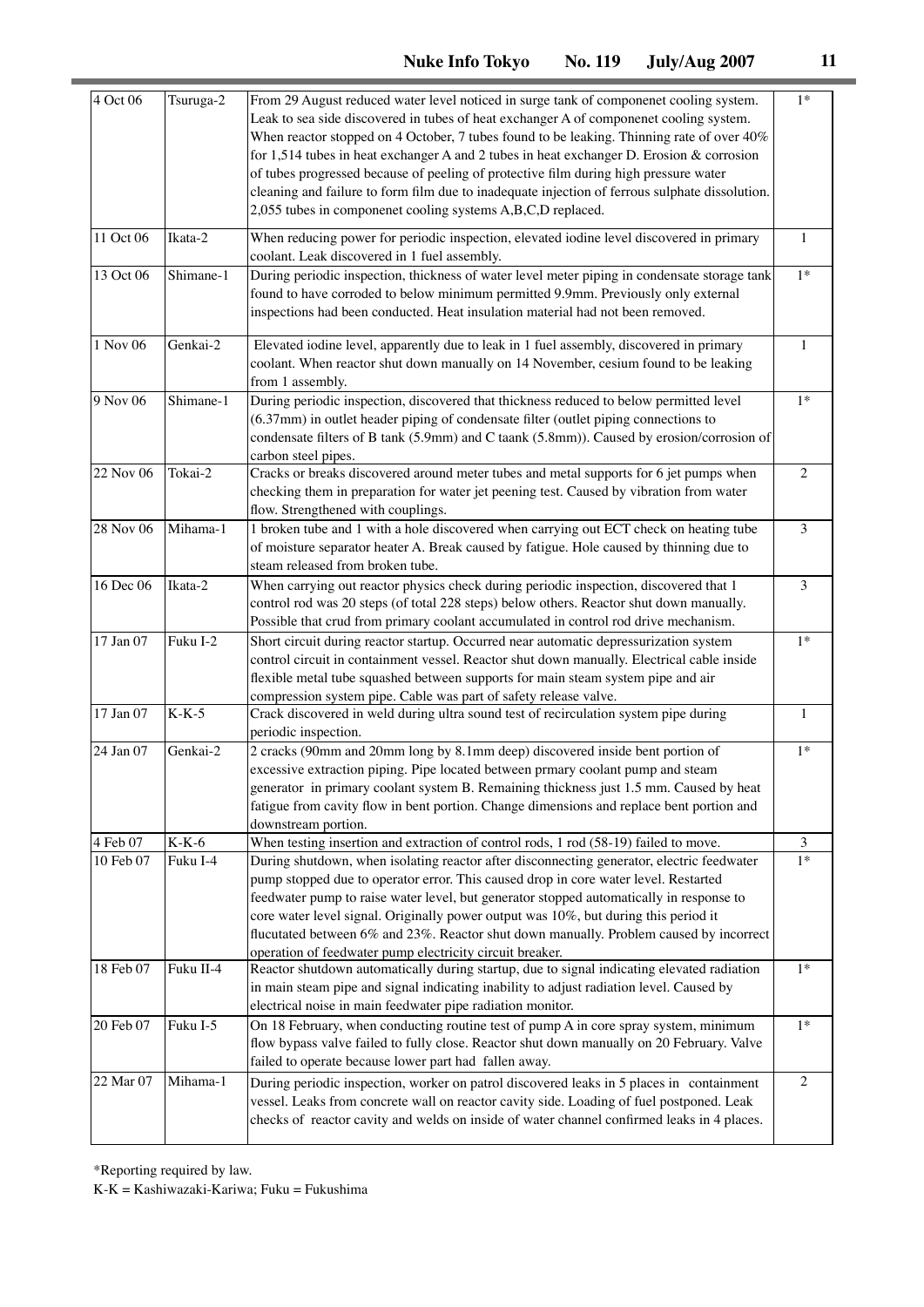# Anti-Nuke Who's Who **Toshiko Takeda: Representative of the committee preparing the lawsuit against the Ohma nuclear power plant**

bleached statue of the poet Takuboku<br>Ishikawa<sup>1</sup> sits in a small park in the city<br>From this park, you can see the town of Ohma on Ishikawa<sup>1</sup> sits in a small park in the city of Hakodate, which he loved so much. the opposite coast across the Tsugaru Strait. Since last autumn, Toshiko Takeda has been going to this park to stand on the beach and shout out to sea her opposition to the planned Ohma nuclear power plant. Or else she writes in the sand, "We don't need the Ohma nuclear power plant". Toshiko is a key figure in the "Donan2 Stop the Ohma Nuclear Power Plant Committee". These days she is busy every day distributing leaflets in the street, or giving speeches as the representative of the plaintiffs in a planned lawsuit. The license for the Ohma nuclear power plant is expected to be granted this year. If it is granted, opponents plan to launch a suit demanding the annulment of the license approval.

Toshiko was born in 1949 in Asahikawa. At the age of 20 she was baptized as a Christian. She joined the YWCA when she was a student in Kyoto and became involved in the peace/antiwar and human rights movements. She says that through this she became aware of the individual's responsibility to society. Ever since she married and moved to Hakodate she has been involved in peace and human rights issues. In 1982 she helped establish a growers' and consumers' collective for the purchase of organic vegetables. With her friends she got involved in all sorts of activities to enable them to enjoy safe food in this naturally abundant land. Visiting farms to discuss what they should grow and weeding at farms where herbicides were not used gave her a deep personal experience of environmental issues. She says that behind all this is the interest she has had since her university days in Minamata disease.

In April 1986, the Chernobyl accident shocked her so greatly that all other environmental issues seemed to pale in comparison. Recognizing the horror of never-ending radioactivity, scattered in an instant and contaminating on a global scale, she became even more strongly opposed to nuclear power. At the same time as opposing the nuclear facilities at Rokkasho, she became a key figure in the opposition to the nuclear power plant, which was to be constructed in the small village of Ohma just 18 k i l o m e t e r s a w a y f r o m Hakodate. For the past few years, as deputy director of the "Natural E n e r g y Project", which was



by Yasuko Nomura\*

established to promote a nuclear phase out, she has been promoting wind energy and the "candle night campaign". The latter encourages people to turn off their electric lights and introduce candles into their daily lives.

"The Chernobyl nuclear accident spread contamination over the whole world, while the radiation released on a daily basis from the Windscale reprocessing plant in England threatens the health and lives of the residents. I will not let them build facilities which we know in advance will release this dangerous stuff." With quiet determination she communicates this message.

1. Two "tanka" poems by Takuboku Ishikawa

頬につたふなみだのごはず一握の砂を示しし 人を忘れず

*An unwiped tear rolls down my cheek. Not forgotten the one who showed me a handful of sand.*

砂山の砂に腹這ひ初恋のいたみを遠くおもひ 出づる日

*Lying on the dune sand, this day I recall, remotely, the anguish of my first love.*

2. The Donan region, where Hakodate is located, is in the south of the island of Hokkaido. Ohma is in the far north of Honshu, the largest island in Japan.

*\*Yasuko Nomura is a journalist for a local free newspaper in Hakodate. She is also involved in the growers' and consumers' collective and in anti-nuclear activities with Toshiko Takeda.*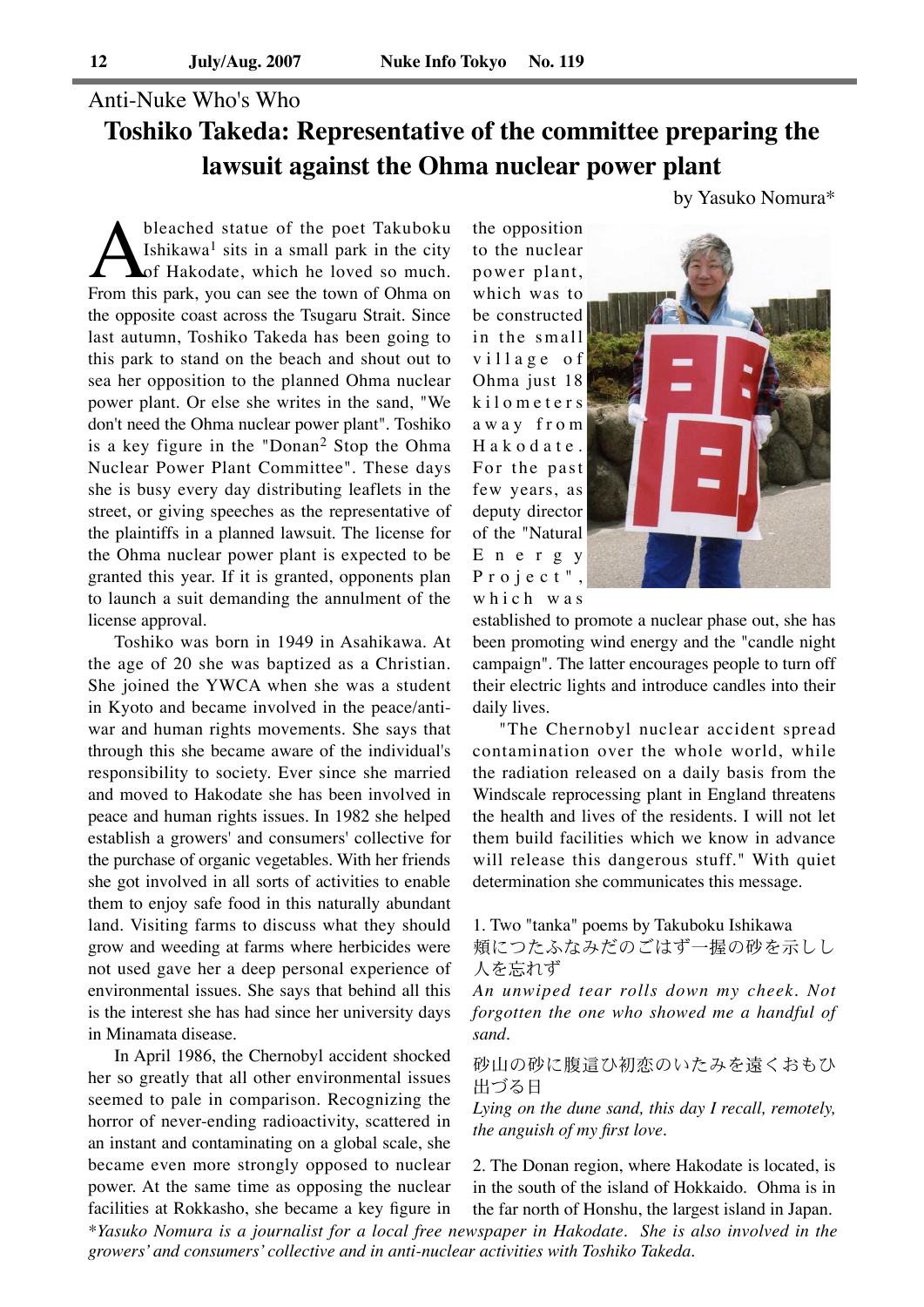# **NEWS WATCH**

# **First application of the "clearance" system** The so-called "clearance" system, under which

some radioactive waste is not treated as such, has begun to be implemented. On June 6, four tons of carbon steel from Japan Nuclear Power Company's (JAPCO) Tokai-1 Nuclear Power Plant (GCR, 166 MW, July 1966 - March 1998) was transported to a foundry in Tokai Village, Ibaraki Prefecture. It was immediately melted in a high frequency furnace, poured into molds and turned into radiation screens for use in nuclear facilities. It is planned that by November a total of 20 tons will be taken to this foundry and turned into radiation screens, reception tables, benches, blocks, and so on.

In addition to these 20 tons, the radioactivity of a further approximately 87 tons has been confirmed to be within the regulatory limit. This will be used to make steel for reinforced concrete for construction within nuclear facilities. For the time being, all "cleared" material is destined for reuse by JAPCO, or at other nuclear power facilities. However, once the system has been established, there will be no such restriction.

It is estimated that around 4,900 tons of waste metal and 35,400 tons of waste concrete generated from the dismantling Tokai-1 will be "cleared". A further approximately 128,700 tons will not be considered as radioactive waste in the first place and, therefore, will not be subject to the "clearance" system. JAPCO estimates that in the end around 23,500 will actually be treated as lowlevel radioactive waste.

# **Toyo Town and Uken Village enact ordinances rejecting nuclear waste dumps**

As reported in NIT 118, the new mayor of Toyo Town (Kochi Prefecture) cancelled the application submitted by the previous mayor for a study into the suitability of Toyo Town as a high-level waste dump site. Soon after, on May 20, the town council passed an ordinance rejecting radioactive waste and studies for a radioactive waste dump

site. One month later, on June 20, the council of Uken Village in Kagoshima Prefecture passed a similar resolution.

# **Three HLW laws passed**

Amendments to three laws related to the disposal of high-level waste were passed by the House of Councillors on June 6. The biggest problem with the legislation is that it allows waste containing long-lived trans-uranic elements (TRU), carbon-14, and iodine-129, which can readily be transported by ground water, to be disposed of at the same site as high-level waste. (All these wastes are generated at reprocessing and MOX fuel fabrication plants.) It is claimed that the two waste types will be kept separate, to prevent them having any effect on each other, but there is no guarantee that this will be sufficient.

# **MOX fuel fabrication plant passes first assessment**

The Nuclear Industrial and Safety Agency's assessment of the MOX fuel fabrication plant, which Japan Nuclear Fuel Ltd. (JNFL) plans to construct in Rokkasho Village, Aomori Prefecture, was completed on July 4th. The assessment concluded that there were no problems in regard to the accounting basis, safety and restriction to peaceful use. After double-checks by the Atomic Energy Commission and the Nuclear Safety Commission, the Minister for Economy Trade and Industry will give the final approval. JNFL hopes that approval will be given in time to commence construction in October. It plans to commence operations in October 2012, but this schedule will definitely not be met. The plant's maximum capacity will be 130 tHM/year.

## **Approval of pluthermal for Hamaoka-4**

On July 4, the Minister for Economy Trade and Industry approved implementation of pluthermal\* at Chubu Electric Power Company's Hamaoka-4 nuclear power plant (BWR 1137 MW). Chubu